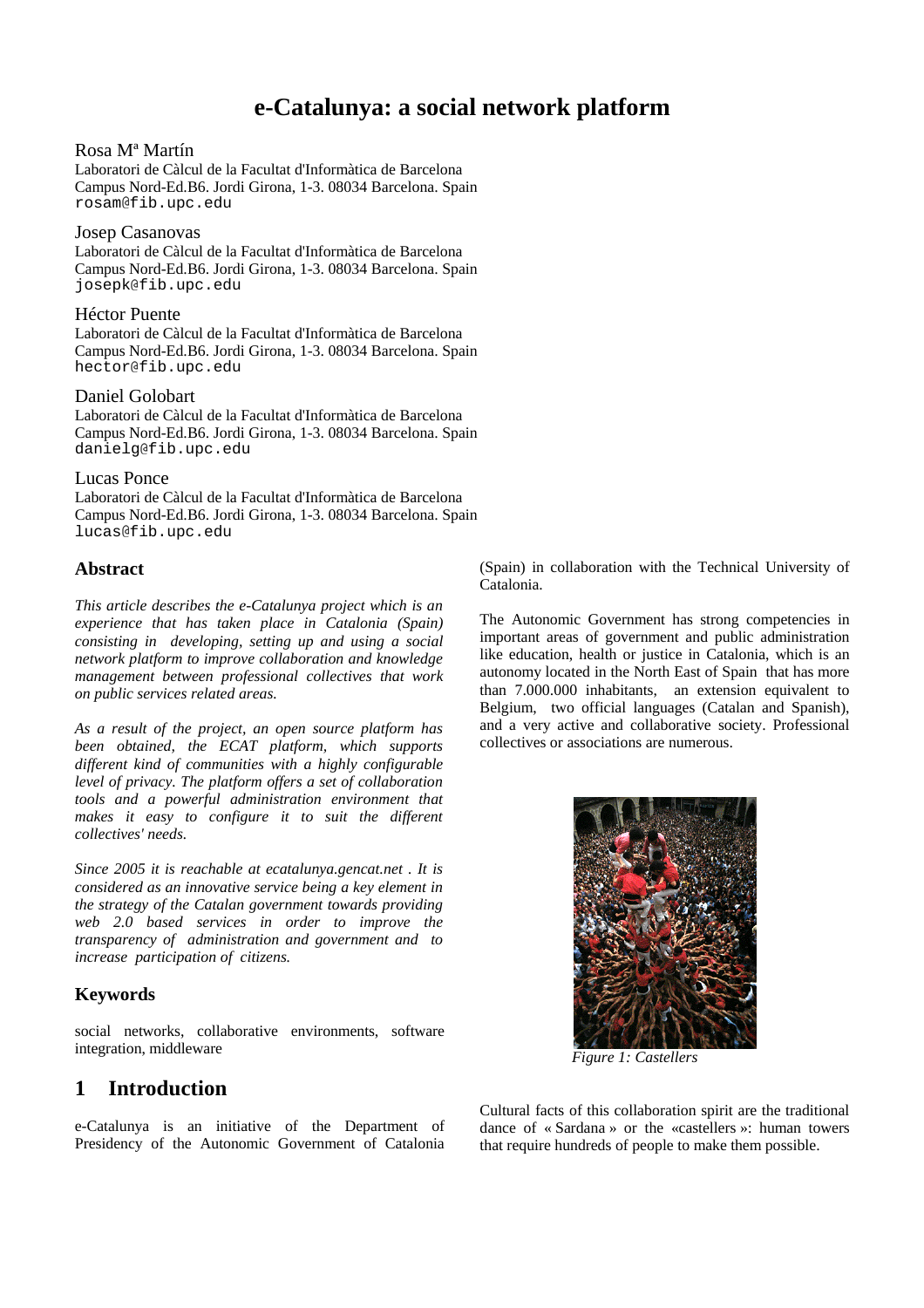However, as in many western countries, citizens feel some distance with politicians and public administrators. Most of the times they ignore what is going on, they don't have the opportunity to give their opinion or they just think it is useless to do so.

In order to improve transparency and citizen participation, and to cultivate the knowledge society in Catalonia, several initiatives based in the latest Internet technologies where launched by the Autonomic Government. One of them was the e-Catalunya project.

Based on the success of blogs, services like wikipedia or social networks like linkedin, it was proposed to develop a collaborative environment based on open source software, that integrated web 2.0 tools like blogs, wikis or photo albums with social networking capacities. Strong requirements of data protection, security and information privacy had to be taken into account.

The project started by the end of 2004. The first pilot implementation was run in September 2005 and several new releases have been deployed since then. Software liberation to third parties will be done during 2007.

The platform was initially used by professional collectives but it is gradually being extended to other citizen communities. Nowadays e-Catalunya is being used to create collaboration spaces for people working in the Catalan health system, supporting start-ups, assisting the work of collectives dedicated to prevention of genderbased violence, supporting innovation projects, social family workers and other collectives in the Catalan public administration. It is also being used by Catalans living abroad or by citizens that are interested in some of the debates opened by these collectives.

The e-Catalunya platform is a key element in the strategy of the Catalan government towards providing web 2.0 based services.

# **2 General presentation**

#### **2.1 Structure**

The platform is organized into several portals or communities embracing different collectives, including both professionals (artists, social workers, doctors, etc.) and citizens. Each portal may contain a hierarchy of groups/subgroups, with an unlimited number of levels inside.

Users may register to several portals and thus become members of them.

Within a portal, its members can interact, contribute, increase their social network or collaborate using tools like blogs, wikis, forums, email distribution lists, etc.

Collaboration normally takes place inside a group but some collaboration tools can also be associated to individual members (for example blogs).

#### **2.2 Privacy and roles**

Different privacy levels can be established at portal or community level, at group level or at the collaboration tool level. These privacy settings determine the information that a user can view and how he/she will be able to contribute.

In some cases information is available to unregistered users while in other cases it is totally private. The platform guarantees the different requirements.

Registered users can play different roles at different levels in the platform. At portal level, a user may be portal administrator, moderator or just a member. Portal administrators are able to manage all the components of a portal (users, groups, collaboration tool, statistics, etc.).

Additionally, there is a global platform administrator that can create new portals and decide who will be their portal administrators.

### **2.3 Groups**

Inside a portal, multiple groups can be created with different users, privacy levels and collaboration tools. These groups can be established on temporary or permanent basis. Access can be restricted to members of the group or be public for the rest of portal members. Moreover, at group level, users may also play the role of group administrator, moderator or member.

Currently the available web 2.0 collaboration tools are blogs, wikis, forums, surveys, photo albums, group calendars, file repositories and email distribution lists.

- Blog: It is commonly used by users to share their experiences or opinions in a "diary" alike tool, as articles are published in a chronological order. When associated to a group it is normally configured in order to allow all group members to post new articles and comments. However, other configurations are possible (for instance to allow non members to comment the articles or to restrict article posts to moderators).
- Mailing list: Email based group messaging tool (with archive) that uses « sympa » as list manager. Lists are created and configured to be restricted to group members.
- Calendar: Supports activity scheduling and announcing. They can be configured in order to allow all group members to publish new activities (without moderation), to introduce comments to activities, etc.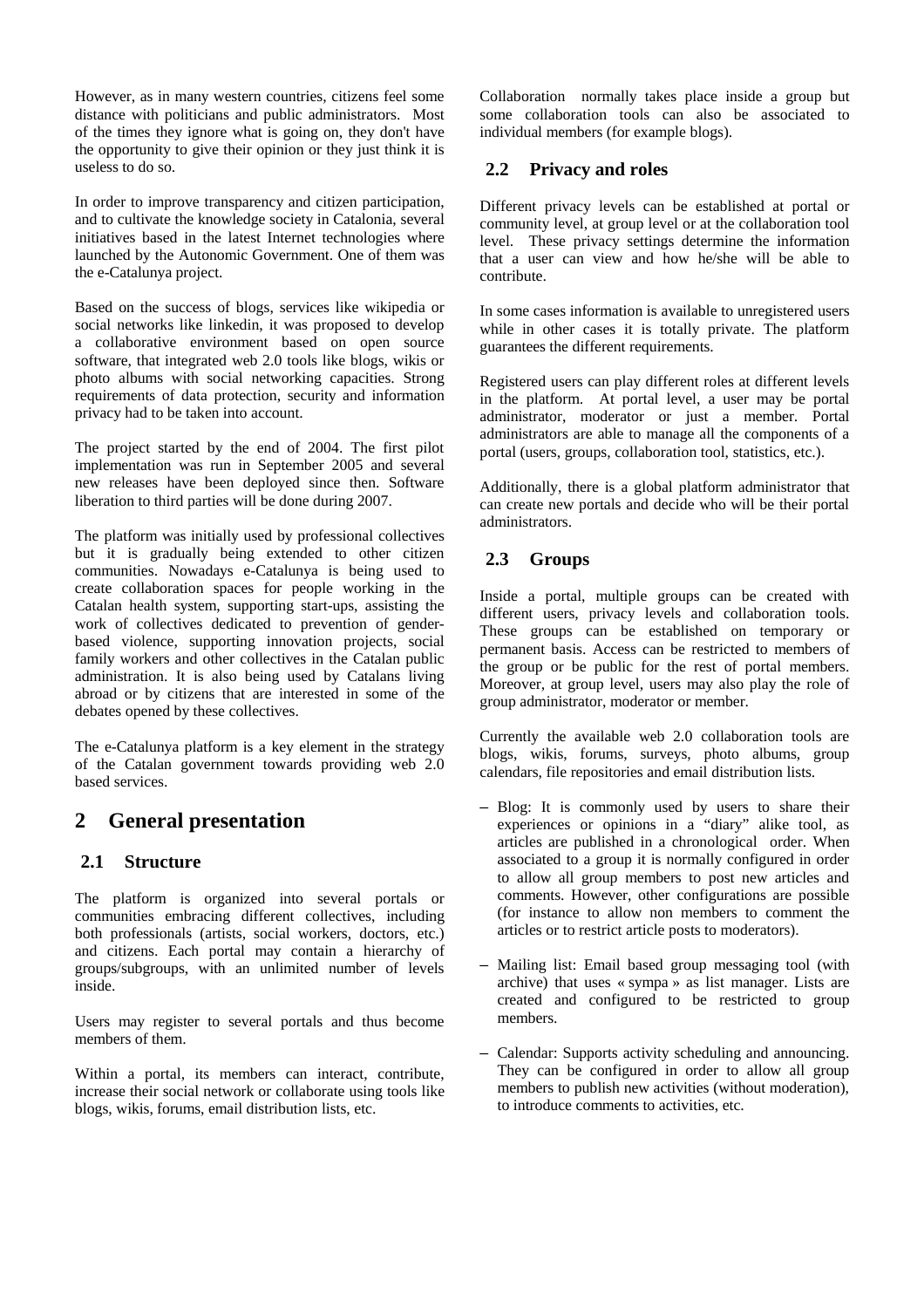- File repository: Supports file sharing , uploading and downloading files, and the possibility to add descriptions, keywords and comments to existing files.
- Wiki: Popular collaborative web-content publishing tool. It is based on « xwiki » software. It is normally used for collaborative editing as this tool allows all group members to easily create a set of linked pages that can be modified by any other member. It uses a wiki syntax for text formatting and to create new sections. It supports file attachments, user comments and a historic of the different document releases.
- Mailroom: It is a survey engine that allows administrators to set up different kind of surveys in order to gather information in brief from portal users or the general public using made-to-measure questionnaires. It may be used for carrying out opinion surveys or reaching a broadly agreed decision through votes cast by users.
- Photo Album: Image sharing tool.
- Forum: Popular discussion web tool based on PHPBB. It may be moderated.

However, the modular structure of the platform allows further new tools to be integrated.

#### **2.4 Social networking**

E-Catalunya is also a place to keep in contact and meet new people. Users can search in the directory of members, view other users' profiles, send them an email or launch an external instant messaging application to communicate with them. They can also see who is online or use the social network functionalities, which are probably the most innovative aspects of the platform.

The social networking mechanisms are based on information explicitly introduced by users (who explicitly disclose their social network) or on information obtained by the system.

In the first case, the social network of a portal member is based in his/her contacts, the contacts of their contacts, etc. up to a maximum of five levels of connections.

Users can establish direct contacts with other members of their community and they can later on explore their social network to meet people who are connected to their contacts.

The second case of social networking is called *knowledge network.* It is based in the implicit relations with other portal members that are built after performing an analysis of the activity carried out by each user of the portal, like reading documents, contributions added, etc.



Figure 2: Social network: a place to keep in contact and meet new people

A user's knowledge network consists of his/her related users. The platform employs it for collaborative filtering recommendations on both content and people and for explicit visualization of the knowledge network.



#### Figure 3: Knowledge network

Members can in this way obtain recommendations for contents (a post in a blog, a picture, a wiki document, etc.) that have been read by users similar to them.

#### **2.5 Personal zone**

Users can edit their profile (which is portal specific) and decide the level of visibility of their personal data (public, restricted to portal members, restricted to the user's contacts or private).

User contacts are managed from the personal zone. They will be included in the social network of the user and will have a special trust relation.

Portal members can also have a personal blog or other personal tools. They can configure if they want to receive notifications of new contents, new users or recommendations obtained from the knowledge network.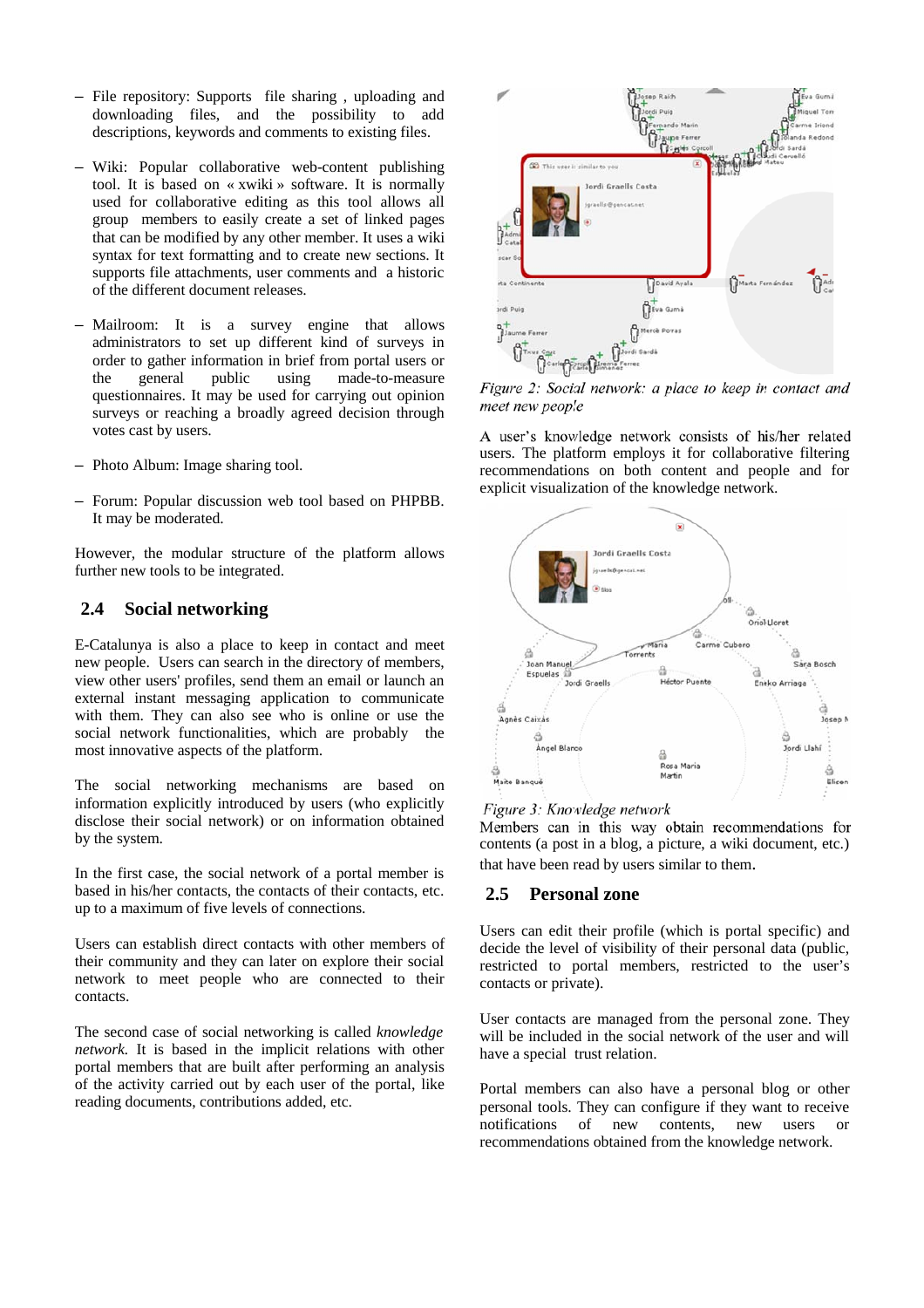### **2.6 Indexation**

All collaboration tools and its contents are indexed using « Lucene » in order to support simple or advanced searching. Search results are filtered depending on users' permissions.

The list of new contents or posts is also obtained from the index. It is displayed in a special section of the initial portal page and it is sent to users subscribed to news alerts via email or via RSS.

### **2.7 Administration**

Group administrators can add or invite new users, configure the collaboration tools that will be used by the group and obtain usage indicators.



Figure 4: Group statistics

Portal administrator can configure the specific user profile for that portal, determine format for the mails and notifications that will be sent to users, create templates for groups, etc.

# **3 Cases of use**

# **3.1 Main uses of the platform**

E-Catalunya is mainly aimed to allow users to:

- Work together, expound, make themselves known, seek out information, establish relationships of trust with colleagues, make recommendations and comments. Basically communicate with other professionals in their field and with those who share their interests.

- Gain access to new content and knowledge generated directly by people and/or groups and, at the same time, contribute to that knowledge.

- Get involved in public participation initiatives, give their opinion, and make their voice be heard.

- Identify trends, reach consensus, start-up and consolidate projects.

# **3.2 The Justice Portal**

Some of the portals have experienced a large growth and are currently very active. For instance, the Justice portal that started in December 2006 with a pilot group, agglutinated in Jul 2007 1.669 users working in 32 different groups.

Participation in this portal varies from 7% to 44%, depending on the group.

### **3.3 Family mediators**

This was the first group created in the Justice portal as a pilot experience. Their members are mainly independent professionals that collaborate with the Justice administration in family mediation processes.

Inside this group members use blogs to analyze and discuss, news related to their profession which is quite new. They also announce activities related to their work. Every member of the group (more than 1.000) can post a new article or comment others ones.

It's also open to the public, in order to allow citizens to acquire an in depth knowledge of their profession.

One of their leaders is Nuria Villanueva who is a family mediator. She also has a personal blog in the platform where she collects family issues related articles published in the media.

Some of her readers are subscribed to her blog using RSS (a web feed format).

She uses a mailing list to distribute a weekly newsletter and to send reminders to the members of the group.

### **3.4 Penitentiary services**

The artistic instructors from the penitentiary services of Catalonia have a private group inside the Justice portal. They use this platform to share ideas, knowledge and best practices with people working in similar jobs. Using the photo album they share images from the activities they develop. They also use forums to discuss and propose activities.

There are also some other private groups inside the Justice portal, with a reduced number of members devoted to the proposal and debate of alternative measures to jail or to some other specific topics.

### **3.5 Gender-based violence prevention**

This community is devoted to the prevention of genderbased violence between the youth and is open to everybody interested in this issue.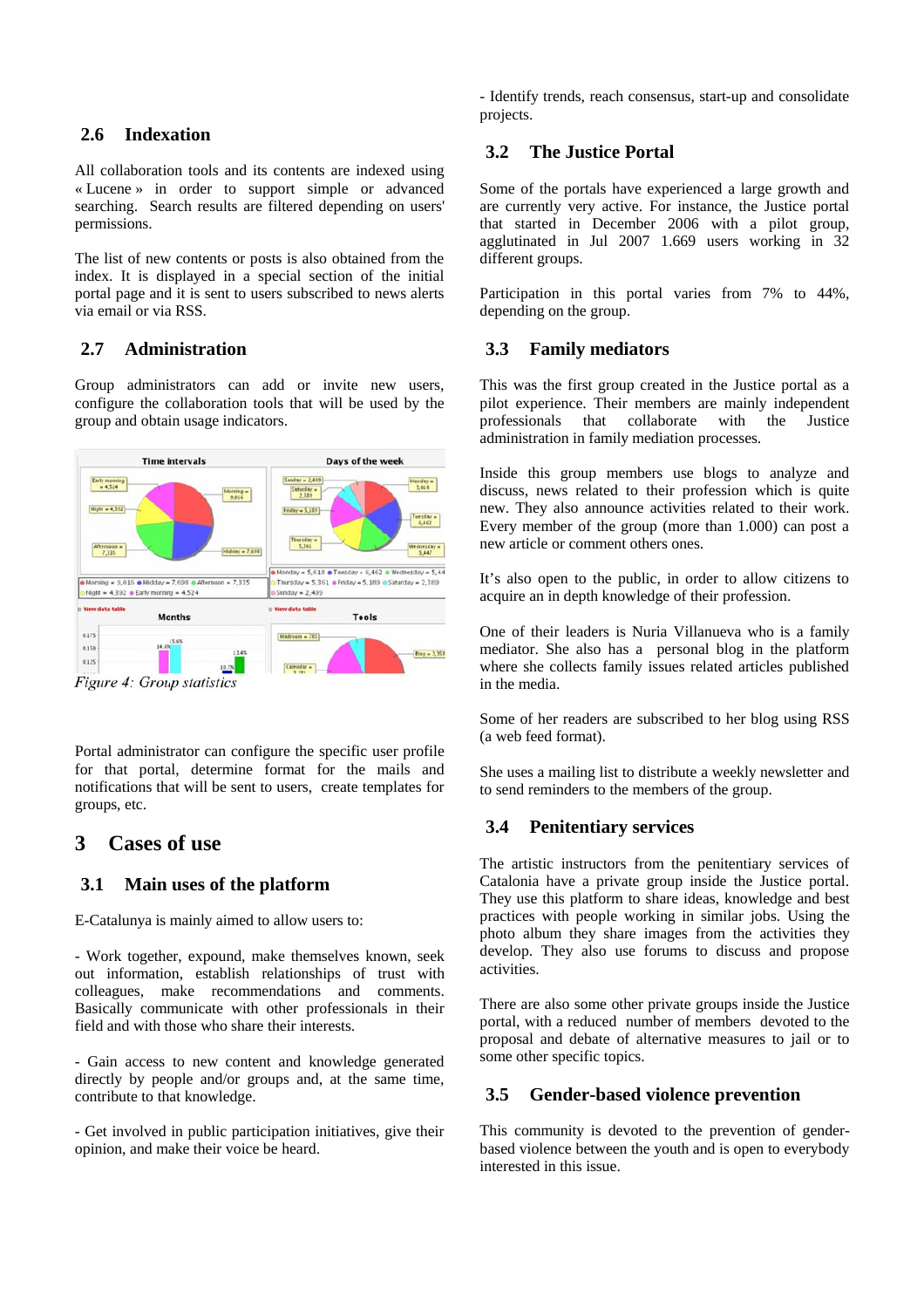They organize tutorials and activities that are published in a group's calendar. All the members of that group can publish new activities which may be of interest to the rest of the members.

Using the wiki tool they are collaboratively building a resource directory related with their work: books, computer games, movies, etc.

They easily upload and share documents using a file repository and they also make public surveys to open new topics for debate.

### **3.6 I2CAT portal for innovation projects**

In the i2CAT portal several groups are associated to research and innovation projects where different universities and companies collaborate.

File repositories, wiki, calendars and mailing lists are the most popular tools in this portal. Each project manager acts as group manager and decides which tools he/she wants to set up.

It is also used to define new projects (objectives, tasks, etc.) using a wiki tool.

# **4 Software**

The platform integrates specifically developed software with open source software tools. It was decided to use open software to allow a future large scale use of the platform and to make it easy to integrate other software.

Some of the most popular software packages integrated are PHBB (for forums), Lucene (for the indexation and searching), sympa (for distribution lists), xwiki (for wikis and photo albums), josso (to provide single sign on) and Exo Platform. It works on linux with mysql, apache, tomcat and openldap.

To integrate all these elements, middleware software has been developed allowing them to work as a single platform, with a single sign-on system, and with an authorization scheme which is applied everywhere and with a set of functionalities allowing a very easy administration of either a group or a portal.

Key components of the integration middleware software are in the services layer that provide the core functionalities, and the tools integration layer containing a set of listeners that connect e-Catalunya with the integrated collaboration tools.

The software, initially in Catalan, has been translated into Spanish and English and it's also been prepared to be distributed as open source software in the last quarter of 2007. This will allow integration of new tools using the services already developed and the integration mechanisms already in place.

Some of the collaboration tools have been replaced in recent releases. For instance, the blog, calendar and file repository where initially using xwiki software which didn't completely suit our user needs. They have been gradually replaced by tools developed ad hoc for the platform with richer functionalities and a more granular permissions systems.

# **5 Other considerations**

### **5.1 Usability and accessibility**

e-Catalunya intends to provide universal access to its contents and services. To reach this, the platform has been reviewed and modified in order to accomplish level A of the WAI (Web Accessibility Initiative) $\text{ }^{1}$  and most of the guidelines necessary to be level AA compliant, which is a requirement for official government websites. These guidelines are designed to enable physically handicapped or people subject to technological barriers to access information<sup>2</sup>.

The platform is fully accessible to almost each web navigator, including voice navigators (used for example by people with vision problems), text navigators (as Lynx) or Pocket PC navigators. Also, script languages (as Javascript) used to improve usability are not required. Users not having this technology enabled are granted a plain html alternative. Finally, the platform is prepared to be used with multiple input devices (mouse, keyboard, etc..).

Usability testing has been also performed to allow all kind of users to be able to use the platform and to make it easier to participate. A usability expert periodically reviews the platform to improve usability of the new functionalities added in recent releases.

# **5.2 Law compliance**

Special care has been taken to guaranty compliance with existing regulations on personal data protection. This is particularly important for a site supported by a government in order to make users feel safe enough and not controlled by «Big Brother»

A legal notice was written after running the platform for some time with a few experimental communities. It describes how e-Catalunya works and states how the platform should be used as well as some other legal aspects related with the e-Catalunya platform. This legal notice must be explicitly accepted by every new user before becoming member of the platform. The date and ip address of the user that accepts the legal notice must be registered and kept in a log file.

As some users had registered before the legal notice was created (most of them where members of the pilot portals),

<sup>1</sup> WAI http://www.w3.org/WAI/

<sup>2</sup> http://ecatalunya.gencat.net/portal/static-content/accessibilitat\_en.html